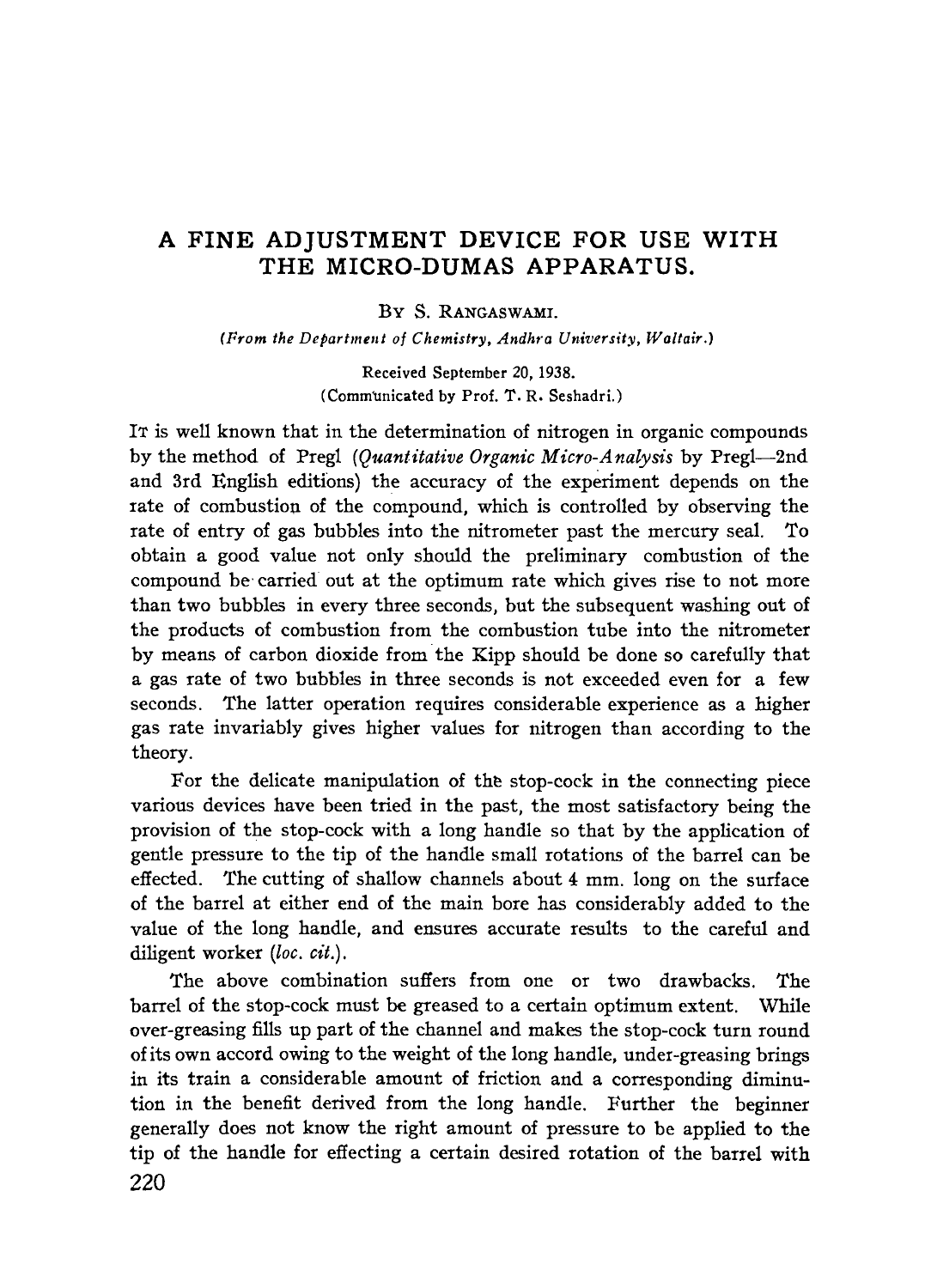the result that the gas velocity is not completely under his control. The use of the simple device described in this paper while being considerably helpful even to the expert micro-analyst, makes the determination safe even in the hands of the beginner.

Figs. 1 and 2 give the plan and the elevation of the device which consists of ah ebonite piece carrying two screws, while Figs. 3 and 4 represent the same when it is fixed on to the connecting piece. The non-tapering portion of the connecting piece can easily pass through the hole (A) and the ebonite piece fixed rigidly at any desired position on the glass part by means of the serew (B) which eontrols the cleft shown. The serew (C) controls the movement of the stop-eock, every forward movement tending to close the



channel in the stop-cock while every backward movement has the opposite effect. The ebonite piece is fixed at such a position that the stop-cock is completely closed when the screw can advance no farther. By gradually working it backwards the stop-cock is gently opened by the action of the elastic band (D) and it is possible by turning the milled head of the screw by about  $5$  or  $10^{\circ}$  at a time to get any gas speed required. Whenever during the